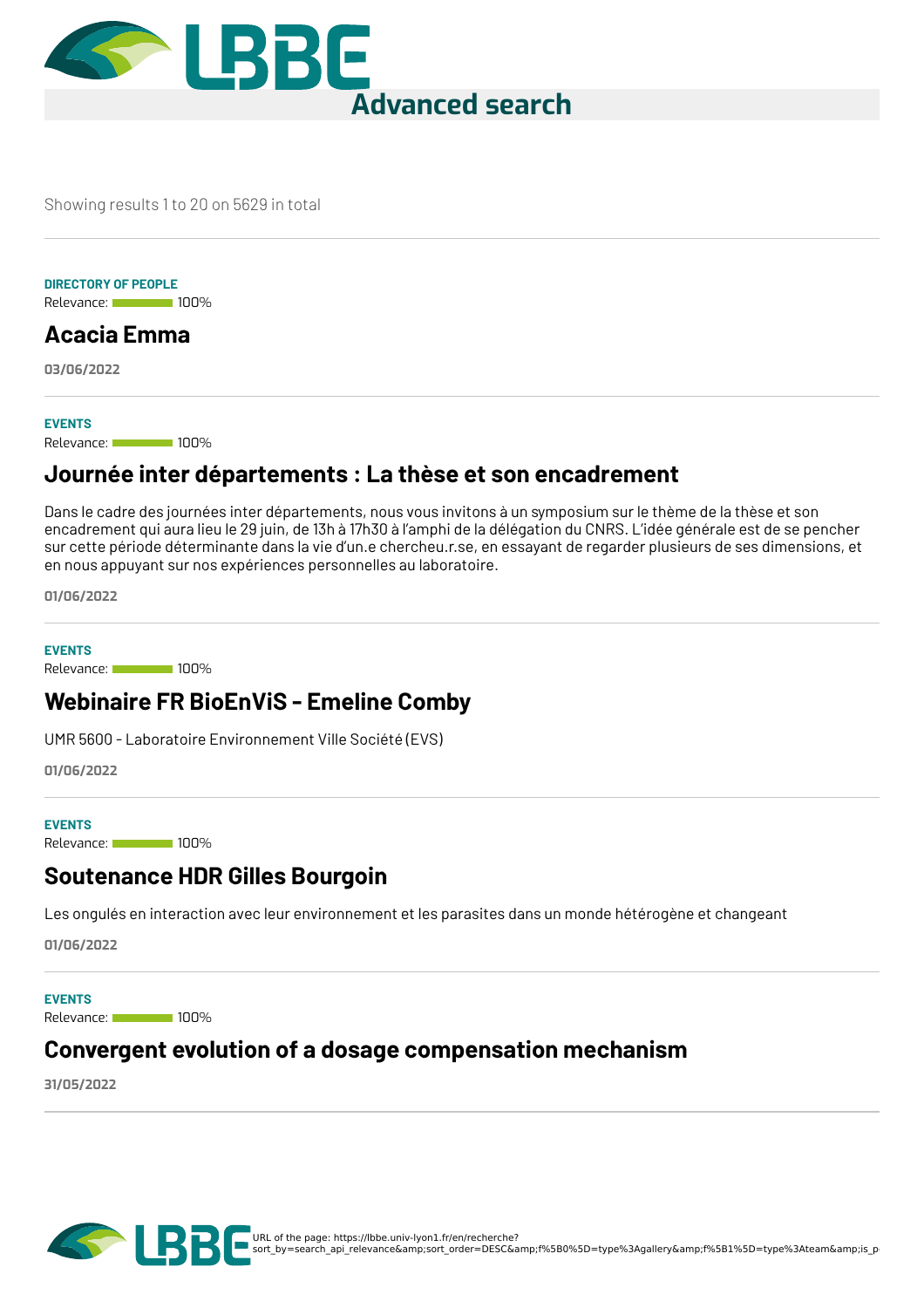

Relevance: 100% **PUBLICATIONS**

## **Temporal correlations among demographic parameters are ubiquitous but highly variable across species [\(https://hal.archives-ouvertes.fr/hal-03681629\)](https://hal.archives-ouvertes.fr/hal-03681629)**

Rémi Fay, Sandra Hamel, Martijn Pol, Jean-Michel Gaillard, Nigel yoccoz, Paul Acker, Matthieu Authier, Benjamin Larue, Christie Le Coeur, Kaitlin Macdonald, Alex Nicol‐harper, Christophe Barbraud, Christophe Bonenfant, Dirk van Vuren, Emmanuelle Cam, Karine Delord, Marlène Gamelon, Maria Moiron, Fanie Pelletier, Jay Rotella, Céline Teplitsky, Marcel Visser, Caitlin Wells, Nathaniel Wheelwright, Stéphanie Jenouvrier, Bernt‐erik Sæther

**31/05/2022**

#### **PUBLICATIONS**

Relevance: 100%

## **Recent advances in the development of the comet assay on the hemocytes of zebra mussels and its application in <eld studies for evaluating environmental genotoxicity [\(https://hal-normandie-univ.archives-ouvertes.fr/hal-03682096\)](https://hal-normandie-univ.archives-ouvertes.fr/hal-03682096)**

Marc Bonnard, Delahaut Laurence, Isabelle Bonnard, Maxime Louzon, Damien Rioult, Véronique Gaillet, Christelle Lopes, Benoît Xuereb, Alain Geffard

**31/05/2022**

#### **DIRECTORY OF PEOPLE**

Relevance: 100%

### **[Guyot](https://lbbe.univ-lyon1.fr/en/node/98039) Lou**

**26/05/2022**

#### **DIRECTORY OF PEOPLE**

Relevance: 100%

### **[Laporte](https://lbbe.univ-lyon1.fr/en/node/98038) Samuel**

**26/05/2022**

#### **DIRECTORY OF PEOPLE**

Relevance: 100%

### **Orth [Sarah](https://lbbe.univ-lyon1.fr/en/node/98037)**

**26/05/2022**

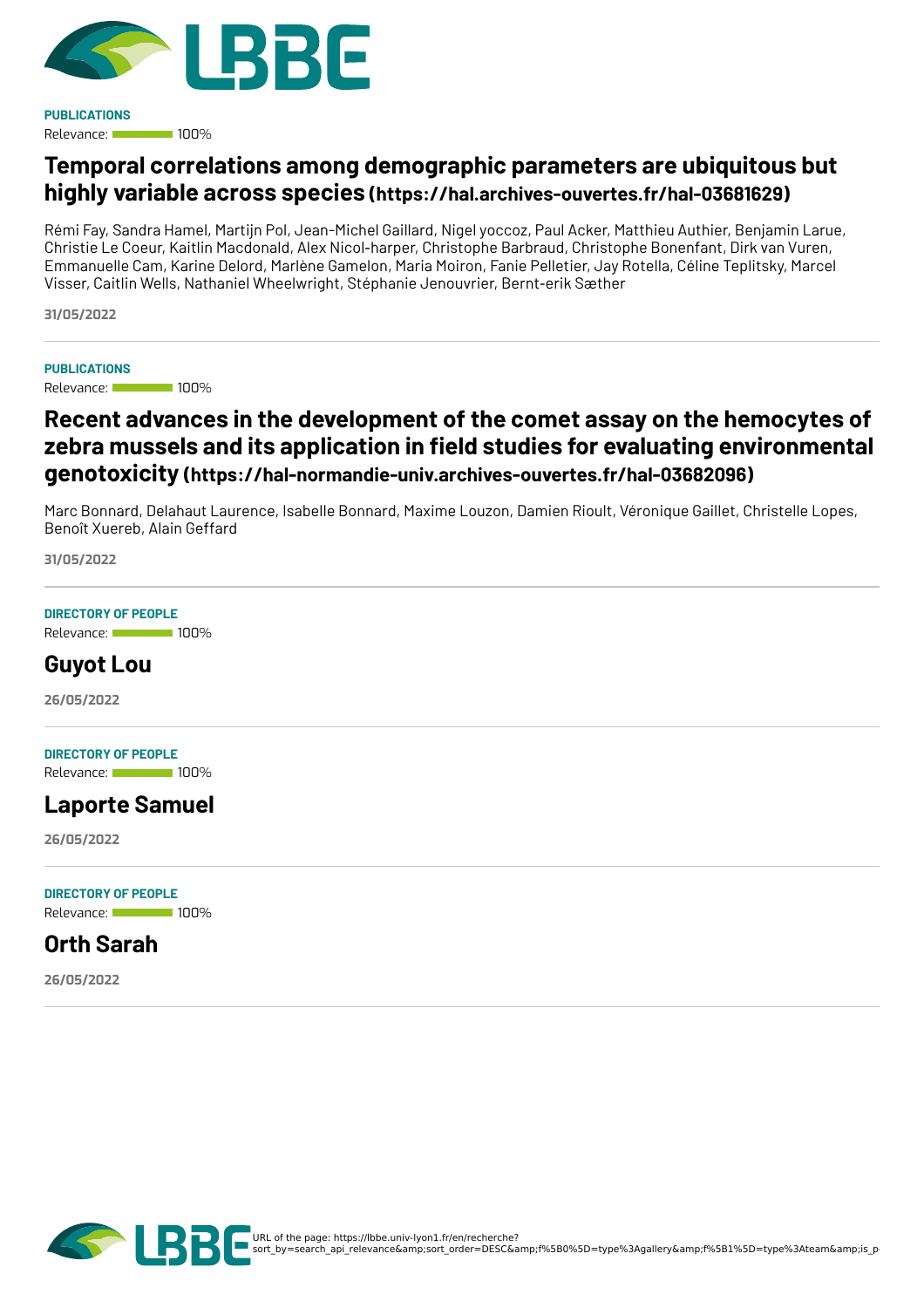

Relevance: 100% **EVENTS**

## **[Next-generation](https://lbbe.univ-lyon1.fr/en/node/97644) ecological risk assessment of chemical pollution on reptiles**

Chemical risk assessment is, to date, predominantly focussed on "single species – single compound" toxicity testing of short-lived species. This approach cannot practically be used to assess all possible wildlife-pollutant combinations, and particularly falls short when assessing risk for species with life histories that do not suit laboratory experimentation. Long-lived species such as sea turtles and crocodiles are one example. In this seminar, we will present ongoing work on the exposure and accumulation of organic pollutants in sea turtles and crocodiles, and the application of computer models that integrate ecology, physiology and ecotoxicology as a basis for risk assessment for such long-lived species.

**23/05/2022**

**NEWS**

Relevance: 100%

## **L'EquipEx [InfectioTron](https://lbbe.univ-lyon1.fr/en/node/97223) participe aux journées d'animation du CNRS INEE en organisant deux temps forts le jeudi 02 juin 2022**

- Une conférence invitée de Delphine Destoumieux (Université de Montpellier, Ifremer) à 16h sur le rôle de l'homme dans l'émergence des pathogènes en milieu marin

(Amphithéâtre de la Délégation Régionale du CNRS - 2 Avenue Albert Einstein, Villeurbanne)

- Une conférence grand public le soir à 18h sur les zoonoses à la Médiathèque du Bachut (Lyon 8)

**20/05/2022**

#### **DIRECTORY OF PEOPLE**

Relevance: 100%

### **[Thioulouse](https://lbbe.univ-lyon1.fr/en/annuaires-des-membres/thioulouse-jean) Jean**

**21/06/2021**

#### **DIRECTORY OF PEOPLE**

Relevance: 100%

## **[Charlat](https://lbbe.univ-lyon1.fr/en/directory-of-people/charlat-sylvain) Sylvain**

**10/03/2022**

**DIRECTORY OF PEOPLE**

#### Relevance: 100%

### **Péron [Guillaume](https://lbbe.univ-lyon1.fr/en/annuaire-des-membres/peron-guillaume)**

**15/02/2022**

Relevance: 100% **DIRECTORY OF PEOPLE**

## **Gibert [Patricia](https://lbbe.univ-lyon1.fr/en/directory-of-people/gibert-patricia)**

**26/08/2021**

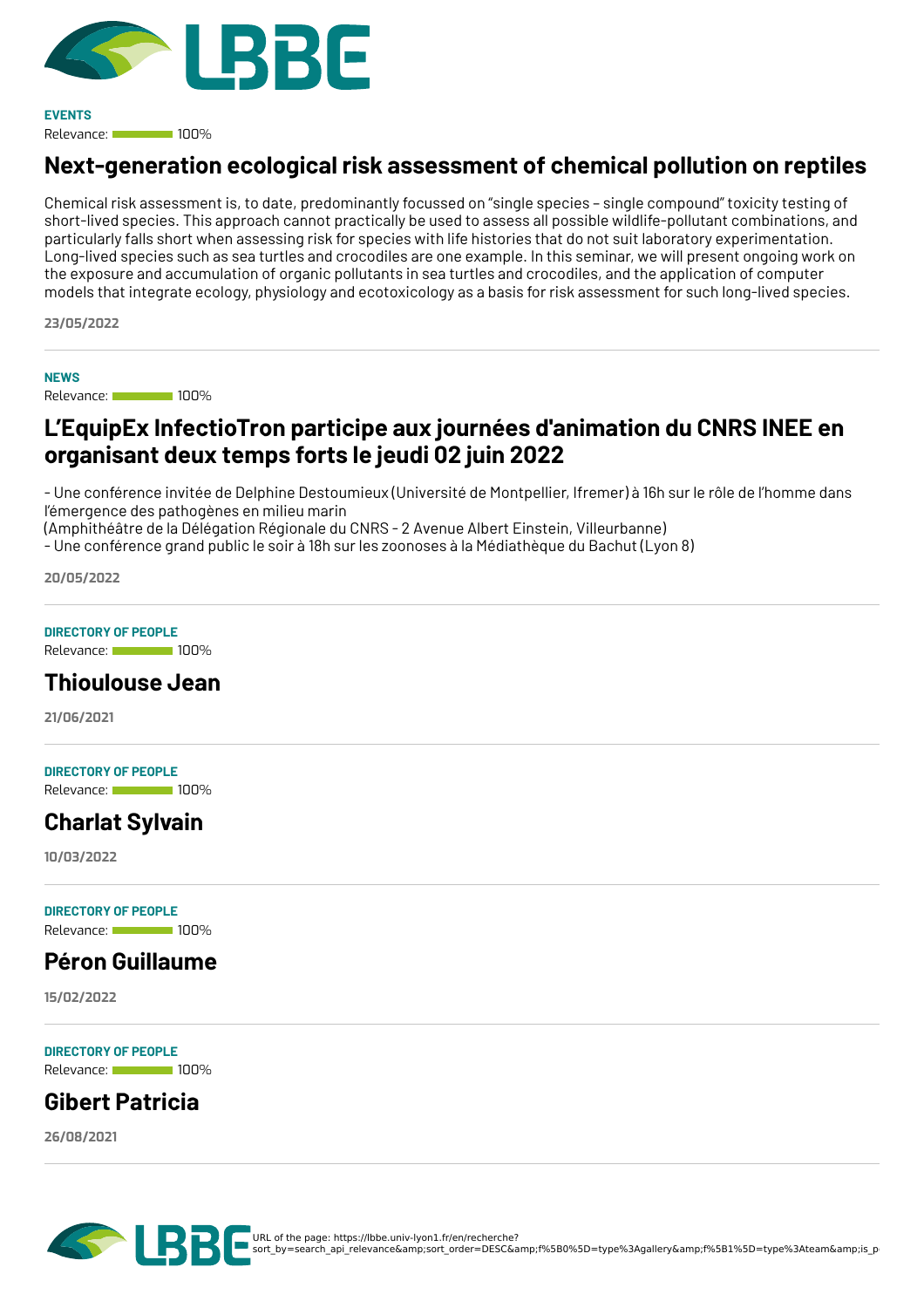

Relevance: 100% **DIRECTORY OF PEOPLE**

# **[Bardel-Danjean](https://lbbe.univ-lyon1.fr/en/node/5582) Claire**

**02/04/2020**

Relevance: 100% **DIRECTORY OF PEOPLE**

# **El [Filali](https://lbbe.univ-lyon1.fr/en/node/5581) Adil**

**02/04/2020**

Relevance: 100% **DIRECTORY OF PEOPLE**

**[Bonadona](https://lbbe.univ-lyon1.fr/en/node/5580) Valérie**

**02/04/2020**

#### **DIRECTORY OF PEOPLE**

Relevance: 100%

## **Lasset [Christine](https://lbbe.univ-lyon1.fr/en/node/5579)**

**02/04/2020**

#### **RESULTS FILTER**

#### **Par types de contenus**

- [Basic](https://lbbe.univ-lyon1.fr/en/recherche?sort_by=search_api_relevance&%253Bsort_order=DESC&%253Bf%255B0%255D=type%253Agallery&%253Bf%255B1%255D=type%253Ateam&%253Bis_pdf=true&f%255B0%255D=type%253Apage) page (79)
- [Department](https://lbbe.univ-lyon1.fr/en/recherche?sort_by=search_api_relevance&%253Bsort_order=DESC&%253Bf%255B0%255D=type%253Agallery&%253Bf%255B1%255D=type%253Ateam&%253Bis_pdf=true&f%255B0%255D=type%253Adepartment)

(5)

- [Directory](https://lbbe.univ-lyon1.fr/en/recherche?sort_by=search_api_relevance&%253Bsort_order=DESC&%253Bf%255B0%255D=type%253Agallery&%253Bf%255B1%255D=type%253Ateam&%253Bis_pdf=true&f%255B0%255D=type%253Adirectorypeople) of people (228)
- > [Events](https://lbbe.univ-lyon1.fr/en/recherche?sort_by=search_api_relevance&%253Bsort_order=DESC&%253Bf%255B0%255D=type%253Agallery&%253Bf%255B1%255D=type%253Ateam&%253Bis_pdf=true&f%255B0%255D=type%253Aevent) (733)
- > [News](https://lbbe.univ-lyon1.fr/en/recherche?sort_by=search_api_relevance&%253Bsort_order=DESC&%253Bf%255B0%255D=type%253Agallery&%253Bf%255B1%255D=type%253Ateam&%253Bis_pdf=true&f%255B0%255D=type%253Anews) (338)
- > [Photo/video](https://lbbe.univ-lyon1.fr/en/recherche?sort_by=search_api_relevance&%253Bsort_order=DESC&%253Bf%255B0%255D=type%253Agallery&%253Bf%255B1%255D=type%253Ateam&%253Bis_pdf=true&f%255B0%255D=type%253Agallery) gallery (1)
- > [Publications](https://lbbe.univ-lyon1.fr/en/recherche?sort_by=search_api_relevance&%253Bsort_order=DESC&%253Bf%255B0%255D=type%253Agallery&%253Bf%255B1%255D=type%253Ateam&%253Bis_pdf=true&f%255B0%255D=type%253Apublications) (4227)
- $\sum_{i=1}^{n}$ (18)